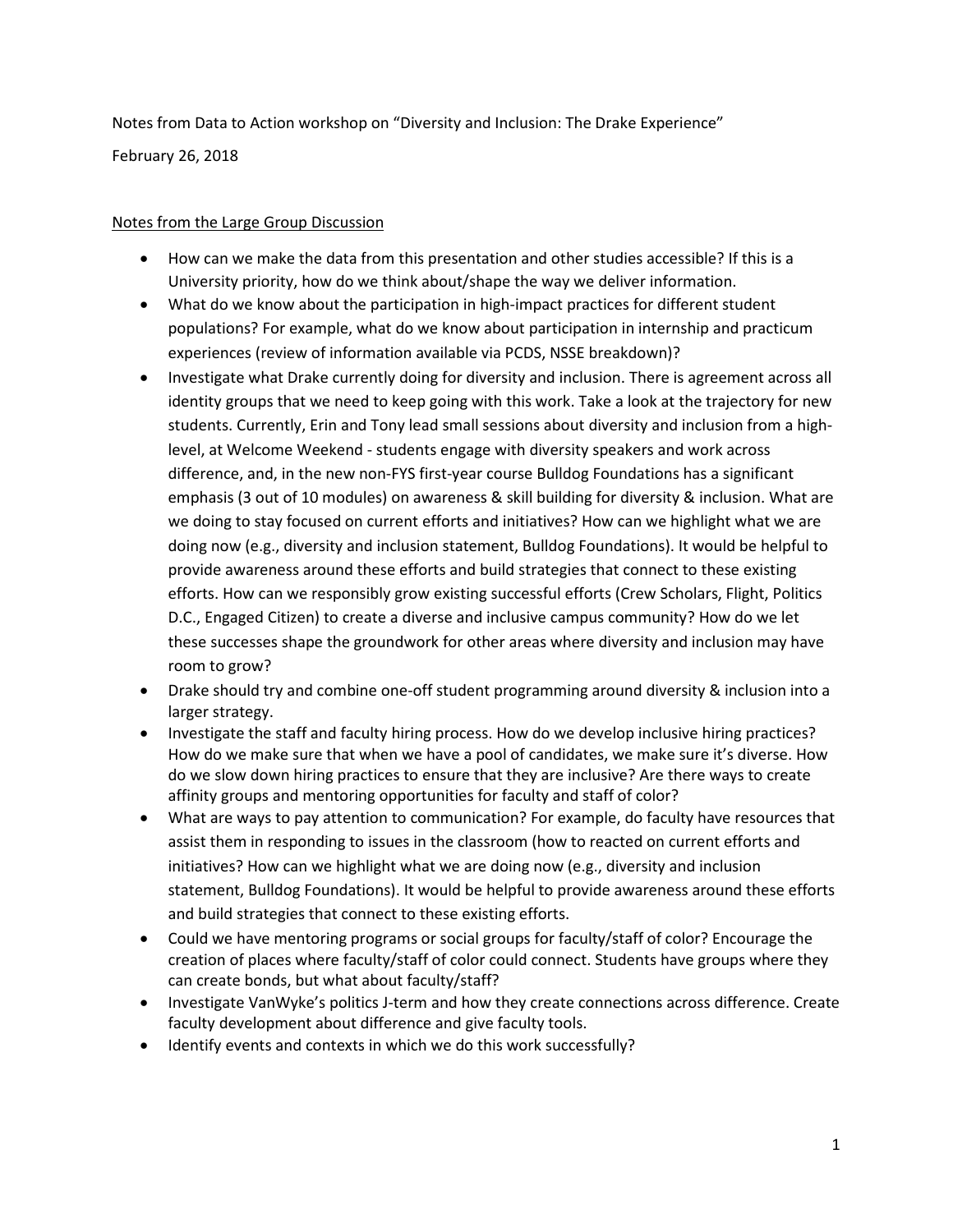- As we think about current strengths and successful efforts, we need to be sensitive to the needs of individuals. How do we not exhaust Crew Scholars? How do we build collaborative relationships that are mutually affirming?
- What attracted students of color to Drake? What changes? What did you think Drake would offer you that it's not? What about Drake and Des Moines brought you here? We should find out what attracts students of color to Drake and where there is a disconnect between what they expected and their experiences. Find out where there are gaps. Did you visit? What programs/clubs/majors were interesting? What did you want from your Drake experience?
- It is unclear from the data if the goal is to address retention, sense of belonging, or experiences of prejudice. What's driving the conversation? Is it possible to know when we will have met our goal?Are we talking about climate, solidarity, prejudice, bias, retention, graduation rate? The presented data touches on different facets, and it would be useful to have clarity around the shared goals. It would be useful to clarify what is our shared institutional goal.
- There is a challenge with diversity on campus due to low numbers. However, can we look at successful efforts like Crew Scholars? What is the cost/benefit of these programs? What would be the impact of growing these efforts?
- How do we work on bridging difference? There's a lot of good people, maybe they just don't know how to bridge difference. Noted the need to share good practice across community. Are there opportunities to share best practices for interpersonal/pedagogical interactions with members of the Drake community that would foster D&I?
	- o Random number generator to avoid cold call
	- o Preferred form of Identity
	- o Syllabus review of Institutional commitment to D&I
	- o Addressing students after incidences of hate on campus
	- o Available resources on campus
- Where are we successful at collaborating across difference? For example, how do we create conversations across difference (e.g., politics, Engaged Citizen). How can we coach students on how to talk across difference? How do we provide professional development to give the campus community the skills to facilitate these conversations?
- Could we form a "Compact for Excellence" that would be an opportunity for all to grow in their awareness and actions?
- To what degree does the conversation of D&I need to be elevated to members of the Drake Community that are not students (Fac/Staff)?
	- o How do we frame this, what are the opportunities from it and where is it introduced?
	- o Noted that Climate Survey indicated that both faculty and staff were in favor of additional development opportunities.
- The institution had a great opportunity at the White Privilege Conference. In some ways, the opportunity was missed (noting low attendance of faculty and staff). There may have been a reaction to the title. How do we match the expressed interest of professional development (Climate Survey) with the existing opportunities? How do we make the issue less personal and provide space for the needed conversations? What are ways to help encourage people to be vulnerable and share experiences?